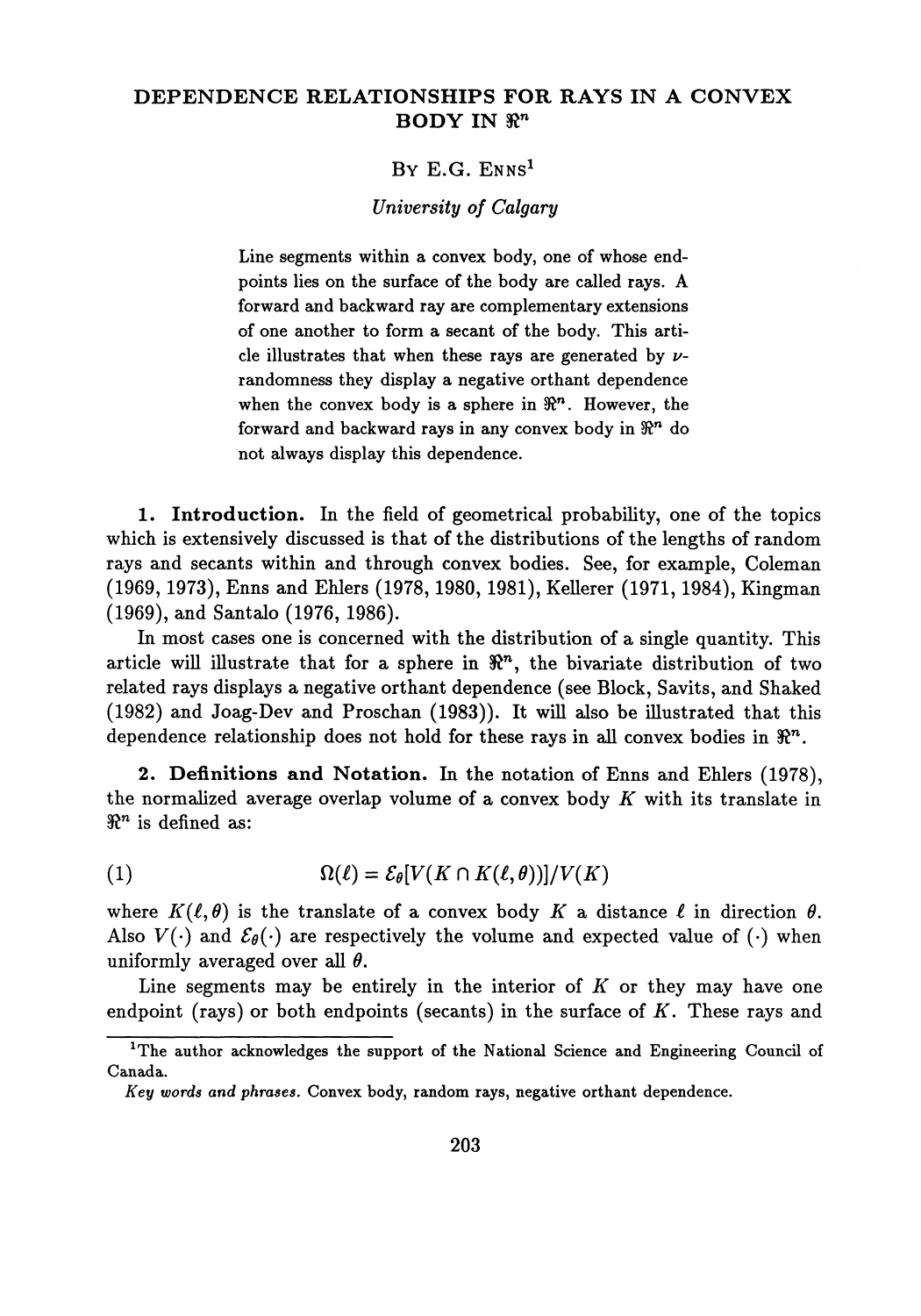secants may be generated by a variety of measures or types of randomness, for example, Coleman (1969) or Ehlers and Enns (1981).

The measure considered here is that of  $\nu$ -randomness, namely a point  $P$  is chosen at random in *K,* according to the uniform distribution (Lebesgue measure) on *K.* A direction *θ* is then selected independently of *P* from a uniform distribution over all possible directions in  $\mathbb{R}^n$ . The length of the forward ray  $L_1$  is the distance from *P* to the surface of *K* in the direction *θ.* Similarly, the backward ray extends from *P* to the surface of K in the opposite direction to  $\theta$  and has length  $L_2$ . Obviously *L\* and *L2* have the same marginal distributions and from Enns and Ehlers (1980) these are:

(2) 
$$
P(L_1 > \ell) = P(L_2 > \ell) = \Omega(\ell).
$$

The secant traverses the whole body K and has length  $L = L_1 + L_2$ . It has been shown in Kingman (1969) and Enns and Ehlers (1978) that the probability density function of *L* is:

$$
f(\ell)=\ell\frac{d^2\Omega(\ell)}{d\ell^2}.
$$

The bivariate distribution of  $L_1$  and  $L_2$  derived in Enns and Ehlers (1980) is:

(3) 
$$
P(L_1 > \ell_1, L_2 > \ell_2) = \Omega(\ell_1 + \ell_2).
$$

3. The Negative Dependence Condition. The bivariate distribution of the lengths of the forward and backward rays (3) displays a negative orthant dependence (NOD) if (2) has an increasing hazard rate. This may be shown by considering the form of the bivariate distribution (3). For NOD one requires:

(4) 
$$
P(L_1 > \ell_1, L_2 > \ell_2) \leq P(L_1 > \ell_1) P(L_2 > \ell_2),
$$

see, for example, Block, Savits, and Shaked (1982) or Joag-Dev and Proschan (1983). Incorporating (2) and (3) into (4) yields our condition for NOD, namely:

(5) 
$$
\Omega(\ell_1+\ell_2)\leq \Omega(\ell_1)\cdot \Omega(\ell_2).
$$

If  $r(\ell)$  is the hazard rate of the distribution of  $L_1$  or  $L_2$ , then:

(6) 
$$
\Omega(\ell) = \left[ \exp - \int_0^{\ell} r(x) dx \right].
$$

Condition (5) then implies that

$$
\int_0^{\ell_1+\ell_2} r(x)dx \ge \int_0^{\ell_1} r(x)dx + \int_0^{\ell_2} r(x)dx
$$

or equivalently: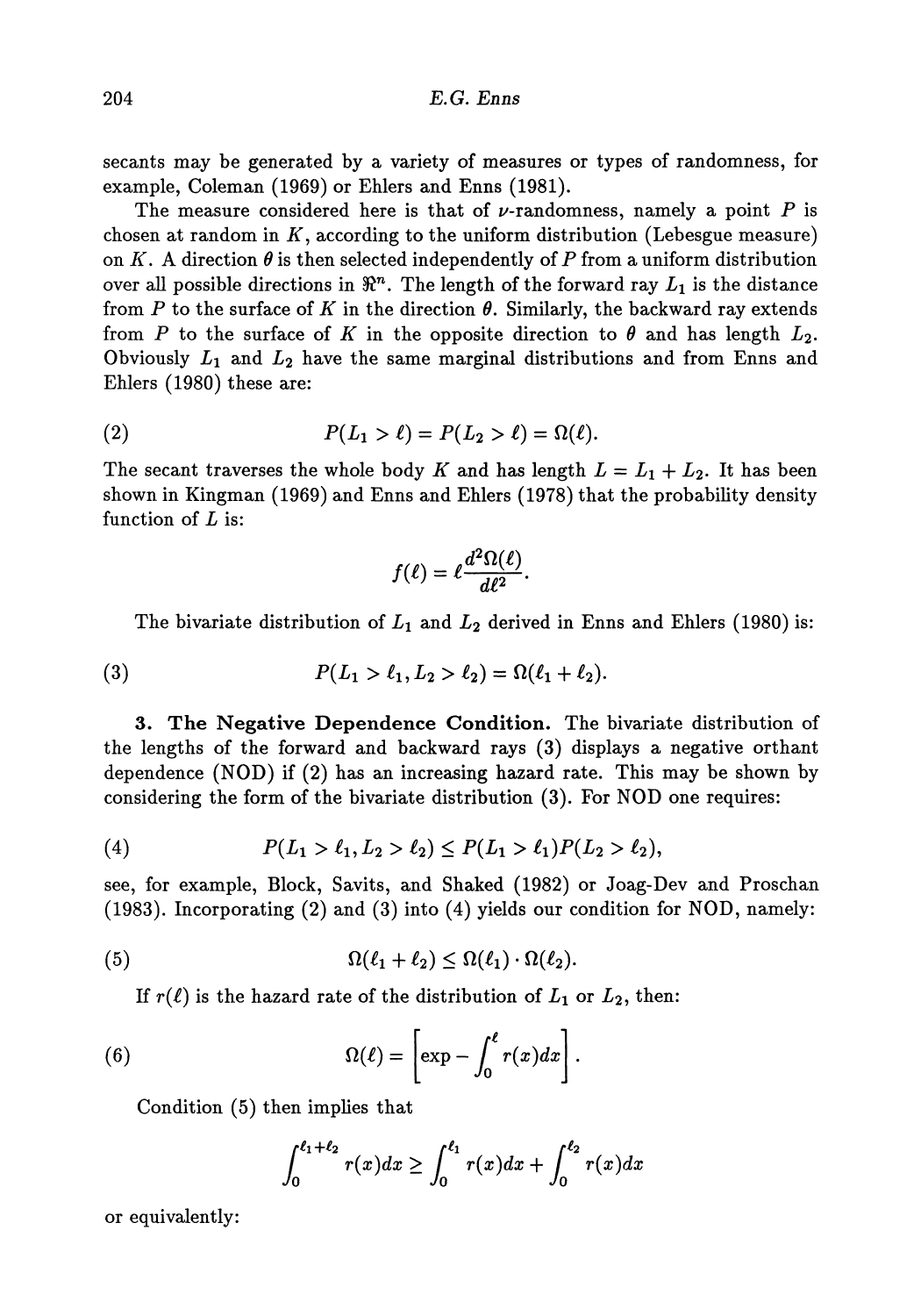(7) 
$$
\int_{\ell_1}^{\ell_1+\ell_2} r(x)dx \geq \int_0^{\ell_2} r(x)dx
$$
, for all positive  $\ell_1$  and  $\ell_2$ .

Now (7) is the condition for an increasing hazard rate average (IHRA). Hence if  $L_1$  and  $L_2$  have an increasing hazard rate (IHR) then they are (IHRA) and hence the pair  $(L_1, L_2)$  is NOD.

In the following section it will be shown that if  $L_1$  and  $L_2$  are  $\nu$ -random rays in a sphere in  $\Re^n$  (n-sphere), then  $(L_1,L_2)$  are NOD. It is intuitive that if a forward ray in a sphere is large, then it is likely that the backward ray is small. However  $(L_1, L_2)$  are not NOD for all convex bodies K. An example where NOD breaks down is a sufficiently elongated rectangle. Here it is intuitive that a long forward ray will have to be in the direction of the elongation and will hence most likely have a correspondingly long backward ray.

**4. Negative Orthant Dependence of the Forward and Backward** Rays in an  $n$ -Sphere. From Enns and Ehlers (1978), it has been shown that for a unit n-sphere

(8) 
$$
P(L_1 > \ell) = \Omega(\ell) = \frac{2C_{n-1}}{C_n} \int_{\ell/2}^1 (1 - x^2)^{\frac{n-1}{2}} dx, \ \ 0 \leq \ell \leq 2,
$$

where  $C_n = \pi^{n/2}/(\frac{n}{2})!$  = the volume of a unit *n*-sphere.

From Section 3 it is now sufficient to show that the hazard rate of  $\Omega(\ell)$ , namely  $r(\ell) = -\frac{d}{d\ell} \ell n \Omega(\ell)$  is increasing in  $\ell$ . This then implies  $(L_1, L_2)$  are NOD. Let

(9) 
$$
\xi(\ell) = 2\Omega^2(\ell) \left[ C_n/C_{n-1} \right]^2 \frac{dr(\ell)}{d\ell}.
$$

If  $\xi(\ell) > 0$ , then  $r'(\ell) > 0$  and the result is shown.

From (8) one obtains

$$
\xi(\ell) = 2\left[1 - \frac{\ell^2}{4}\right]^{n-1} - (n-1)\ell\left[1 - \frac{\ell^2}{4}\right]^{\frac{n-3}{2}} \int_{\ell/2}^1 (1-x^2)^{\frac{n-1}{2}} dx
$$

or equivalently:

(10) 
$$
\xi(\ell) = \left[1 - \frac{\ell^2}{4}\right]^{\frac{n-3}{2}} \int_{\ell/2}^1 (1-x^2)^{\frac{n-1}{2}} \{2(n+1)x - (n-1)\ell\} dx.
$$

Let the partial integrand  $\alpha(\ell, x) = 2(n + 1)x - (n - 1)\ell$ .

For  $x$  in the range of the integral one obtains:

$$
\alpha(\ell,x)\geq 2\ell\geq 0
$$